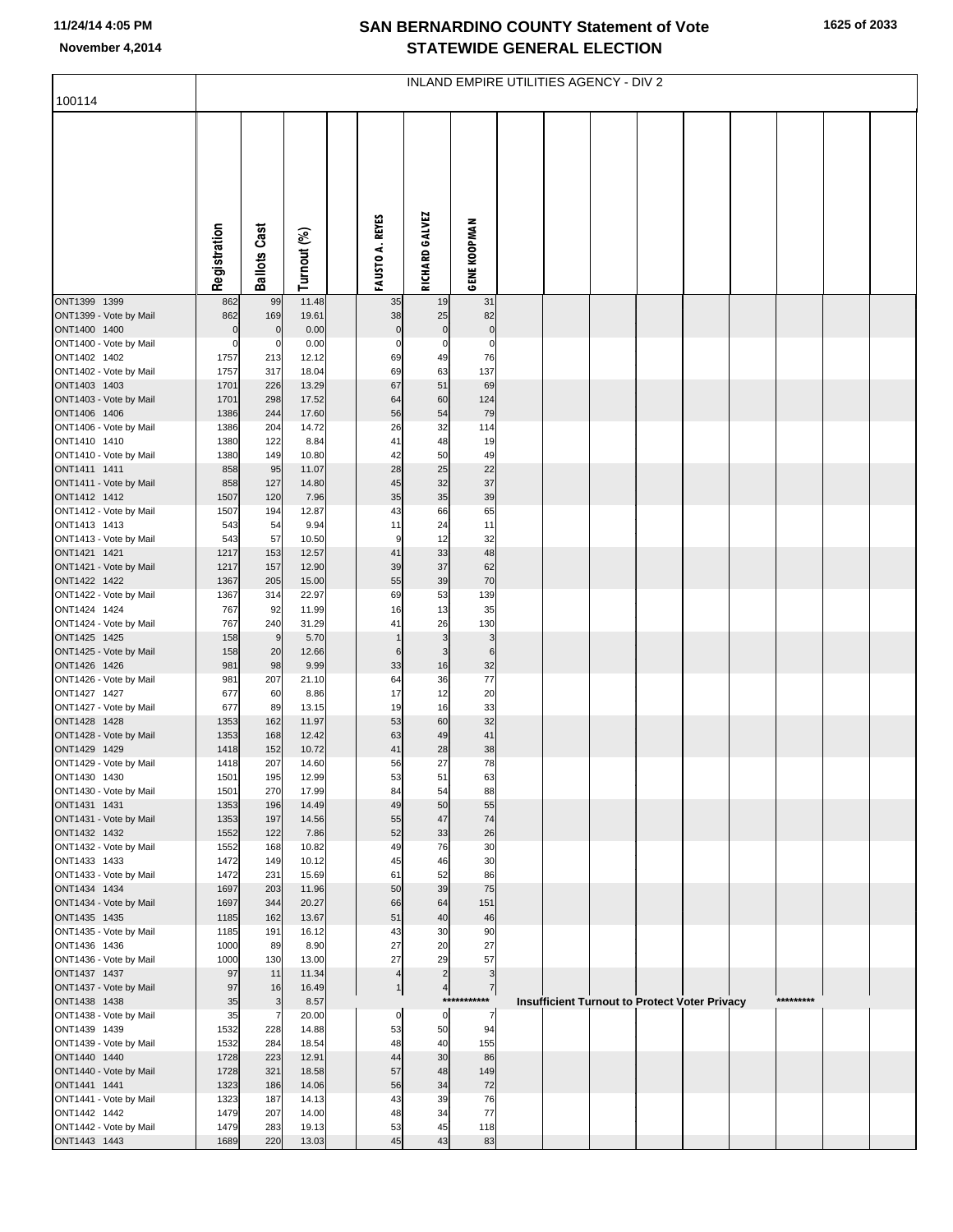## **SAN BERNARDINO COUNTY Statement of Vote November 4,2014 STATEWIDE GENERAL ELECTION**

| 100114                                 | INLAND EMPIRE UTILITIES AGENCY - DIV 2 |                            |                |  |                               |                               |                               |  |  |  |  |                                                                                                              |  |                        |  |
|----------------------------------------|----------------------------------------|----------------------------|----------------|--|-------------------------------|-------------------------------|-------------------------------|--|--|--|--|--------------------------------------------------------------------------------------------------------------|--|------------------------|--|
|                                        |                                        |                            |                |  |                               |                               |                               |  |  |  |  |                                                                                                              |  |                        |  |
|                                        |                                        |                            |                |  |                               |                               |                               |  |  |  |  |                                                                                                              |  |                        |  |
|                                        |                                        |                            |                |  |                               |                               |                               |  |  |  |  |                                                                                                              |  |                        |  |
|                                        |                                        |                            |                |  |                               |                               |                               |  |  |  |  |                                                                                                              |  |                        |  |
|                                        |                                        |                            |                |  |                               |                               |                               |  |  |  |  |                                                                                                              |  |                        |  |
|                                        |                                        |                            |                |  |                               |                               |                               |  |  |  |  |                                                                                                              |  |                        |  |
|                                        | Registration                           | <b>Ballots Cast</b>        | Turnout (%)    |  | <b>FAUSTO A. REYES</b>        | <b>RICHARD GALVEZ</b>         | <b>GENE KOOPMAN</b>           |  |  |  |  |                                                                                                              |  |                        |  |
|                                        |                                        |                            |                |  |                               |                               |                               |  |  |  |  |                                                                                                              |  |                        |  |
| ONT1443 - Vote by Mail<br>ONT1444 1444 | 1689<br>1468                           | 295<br>212                 | 17.47<br>14.44 |  | 63<br>47                      | 46<br>40                      | 129<br>84                     |  |  |  |  |                                                                                                              |  |                        |  |
| ONT1444 - Vote by Mail                 | 1468                                   | 241                        | 16.42          |  | 38                            | 55                            | 110                           |  |  |  |  |                                                                                                              |  |                        |  |
| ONT1445 1445<br>ONT1445 - Vote by Mail | $\mathbf 0$<br>$\mathbf 0$             | $\mathbf 0$<br>0           | 0.00<br>0.00   |  | $\pmb{0}$<br>$\pmb{0}$        | $\mathbf 0$<br>$\overline{0}$ | $\mathbf 0$<br>$\overline{0}$ |  |  |  |  |                                                                                                              |  |                        |  |
| ONT1446 1446                           |                                        | -1                         | 100.00         |  |                               |                               | ***********                   |  |  |  |  | <b>Insufficient Turnout to Protect Voter Privacy</b>                                                         |  | *********              |  |
| ONT1446 - Vote by Mail<br>ONT1447 1447 | $\mathbf 0$                            | $\mathbf 0$<br>$\mathbf 0$ | 0.00<br>0.00   |  | $\mathbf 0$<br>$\mathbf 0$    | $\overline{0}$<br>$\mathbf 0$ | $\mathbf 0$<br>$\mathbf 0$    |  |  |  |  |                                                                                                              |  |                        |  |
| ONT1447 - Vote by Mail                 | $\mathbf 0$                            | $\mathbf 0$                | 0.00           |  | $\mathbf 0$                   | $\mathbf 0$                   | $\mathbf 0$                   |  |  |  |  |                                                                                                              |  |                        |  |
| ONT1448 1448<br>ONT1448 - Vote by Mail | $\Omega$<br>$\mathbf 0$                | 0<br>0                     | 0.00<br>0.00   |  | $\Omega$<br>$\Omega$          | $\Omega$<br>$\mathbf 0$       | $\Omega$<br>0                 |  |  |  |  |                                                                                                              |  |                        |  |
| ONT1449 1449                           | $\Omega$                               | 0                          | 0.00           |  | $\Omega$                      | $\Omega$                      |                               |  |  |  |  |                                                                                                              |  |                        |  |
| ONT1449 - Vote by Mail<br>ONT1450 1450 | $\mathbf 0$<br>$\Omega$                | $\overline{0}$<br>$\Omega$ | 0.00<br>0.00   |  | $\mathbf 0$<br>$\mathbf 0$    | $\mathbf 0$<br>$\mathbf{0}$   | $\Omega$<br>$\Omega$          |  |  |  |  |                                                                                                              |  |                        |  |
| ONT1450 - Vote by Mail                 | $\mathbf 0$                            | $\mathbf 0$                | 0.00           |  | $\mathbf 0$                   | $\mathbf 0$                   | $\mathbf 0$                   |  |  |  |  |                                                                                                              |  |                        |  |
| ONT1451 1451<br>ONT1451 - Vote by Mail | 8<br>8                                 | $\Omega$                   | 0.00<br>50.00  |  | $\pmb{0}$                     | $\pmb{0}$                     | $\pmb{0}$<br>***********      |  |  |  |  | <b>Insufficient Turnout to Protect Voter Privacy</b>                                                         |  | *********              |  |
| ONT1452 1452                           | 1452                                   | 139                        | 9.57           |  | 33                            | 25                            | 43                            |  |  |  |  |                                                                                                              |  |                        |  |
| ONT1452 - Vote by Mail<br>ONT1453 1453 | 1452<br>40                             | 192<br>5 <sub>l</sub>      | 13.22<br>12.50 |  | 44<br>$\mathbf{1}$            | 28<br>1                       | 76<br>1                       |  |  |  |  |                                                                                                              |  |                        |  |
| ONT1453 - Vote by Mail                 | 40                                     | 3                          | 7.50           |  |                               |                               | ***********                   |  |  |  |  | Insufficient Turnout to Protect Voter Privacy                                                                |  | *********              |  |
| ONT1570 1570<br>ONT1570 - Vote by Mail | 631<br>631                             | 55<br>62                   | 8.72<br>9.83   |  | 19<br>19                      | 18<br>13                      | 10<br>19                      |  |  |  |  |                                                                                                              |  |                        |  |
| ONT1571 1571                           | 1176                                   | 194                        | 16.50          |  | 39                            | 33                            | 84                            |  |  |  |  |                                                                                                              |  |                        |  |
| ONT1571 - Vote by Mail<br>ONT1572 1572 | 1176<br>663                            | 248<br>70                  | 21.09<br>10.56 |  | 50<br>22                      | 34<br>20                      | 118<br>16                     |  |  |  |  |                                                                                                              |  |                        |  |
| ONT1572 - Vote by Mail                 | 663                                    | 89                         | 13.42          |  | 24                            | 18                            | 36                            |  |  |  |  |                                                                                                              |  |                        |  |
| ONT1576 1576<br>ONT1576 - Vote by Mail | 178<br>178                             | 13<br>25                   | 7.30<br>14.04  |  | 6                             | 3<br>-1                       | 3<br>11                       |  |  |  |  |                                                                                                              |  |                        |  |
| ONT1577 1577                           | 268                                    | 24                         | 8.96           |  | 6                             | g                             | 6                             |  |  |  |  |                                                                                                              |  |                        |  |
| ONT1577 - Vote by Mail<br>ONT1502 1502 | 268<br>5                               | 38<br>$\mathbf 0$          | 14.18<br>0.00  |  | $\overline{7}$<br>$\Omega$    | 6<br>$\Omega$                 | 13<br>$\mathbf 0$             |  |  |  |  |                                                                                                              |  |                        |  |
| ONT1502 - Vote by Mail                 | 5                                      | $\mathbf 0$                | 0.00           |  | $\mathbf 0$                   | $\mathbf 0$                   | $\mathbf 0$                   |  |  |  |  |                                                                                                              |  |                        |  |
| ONT1503 1503<br>ONT1503 - Vote by Mail | 112<br>112                             | 11<br>35                   | 9.82<br>31.25  |  | Э<br>13                       | 3                             | $\overline{2}$<br>10          |  |  |  |  |                                                                                                              |  |                        |  |
| ONT1504 1504                           | 237                                    | 17                         | 7.17           |  | 3                             | 8                             | 4                             |  |  |  |  |                                                                                                              |  |                        |  |
| ONT1504 - Vote by Mail<br>ONT1505 1505 | 237<br>1669                            | 38<br>246                  | 16.03<br>14.74 |  | 8<br>62                       | 8<br>40                       | 13<br>90                      |  |  |  |  |                                                                                                              |  |                        |  |
| ONT1505 - Vote by Mail                 | 1669                                   | 329                        | 19.71          |  | 62                            | 60                            | 165                           |  |  |  |  |                                                                                                              |  |                        |  |
| ONT1506 1506<br>ONT1506 - Vote by Mail | 1461<br>1461                           | 209<br>305                 | 14.31<br>20.88 |  | 53<br>64                      | 52<br>63                      | 59<br>127                     |  |  |  |  |                                                                                                              |  |                        |  |
| ONT1507 1507                           | 1521                                   | 212                        | 13.94          |  | 60                            | 39                            | 78                            |  |  |  |  |                                                                                                              |  |                        |  |
| ONT1507 - Vote by Mail<br>ONT1508 1508 | 1521<br>1292                           | 296<br>187                 | 19.46<br>14.47 |  | 55<br>46                      | 56<br>54                      | 136<br>61                     |  |  |  |  |                                                                                                              |  |                        |  |
| ONT1508 - Vote by Mail                 | 1292                                   | 205                        | 15.87          |  | 53                            | 30                            | 91                            |  |  |  |  |                                                                                                              |  |                        |  |
| ONT1509 1509<br>ONT1509 - Vote by Mail | 85<br>85                               | 10<br>19                   | 11.76<br>22.35 |  | $\mathbf 0$<br>$\overline{2}$ | $\mathbf 0$<br>$\Omega$       | 10<br>15                      |  |  |  |  |                                                                                                              |  |                        |  |
| UNI1525 1525                           | $\mathbf 0$                            | 0                          | 0.00           |  | $\Omega$                      | 0                             | $\mathbf 0$                   |  |  |  |  |                                                                                                              |  |                        |  |
| UNI1525 - Vote by Mail<br>UNI1526 1526 | $\mathbf 0$<br>$\mathbf 0$             | $\mathbf 0$<br>$\mathbf 0$ | 0.00<br>0.00   |  | $\Omega$<br>$\Omega$          | $\Omega$<br>$\Omega$          | $\mathbf 0$<br>$\mathbf 0$    |  |  |  |  |                                                                                                              |  |                        |  |
| UNI1526 - Vote by Mail                 | $\mathbf 0$                            | $\mathbf 0$                | 0.00           |  | $\mathbf 0$                   | $\mathbf 0$                   | $\mathbf 0$                   |  |  |  |  |                                                                                                              |  |                        |  |
| UNI1529 1529<br>UNI1529 - Vote by Mail | 1195<br>1195                           | 132<br>95                  | 11.05<br>7.95  |  | 55<br>33                      | 33<br>22                      | 23<br>25                      |  |  |  |  |                                                                                                              |  |                        |  |
| UNI1530 1530                           | 1372                                   | 121                        | 8.82           |  | 56                            | 31                            | 16                            |  |  |  |  |                                                                                                              |  |                        |  |
| UNI1530 - Vote by Mail<br>UNI1531 1531 | 1372<br>1555                           | 130<br>134                 | 9.48<br>8.62   |  | 61<br>52                      | 34<br>40                      | 20<br>27                      |  |  |  |  |                                                                                                              |  |                        |  |
| UNI1531 - Vote by Mail                 | 1555                                   | 142                        | 9.13           |  | 45                            | 39                            | 39                            |  |  |  |  |                                                                                                              |  |                        |  |
| UNI1532 1532<br>UNI1532 - Vote by Mail | 22<br>22                               |                            | 9.09<br>9.09   |  |                               |                               | ***********<br>***********    |  |  |  |  | <b>Insufficient Turnout to Protect Voter Privacy</b><br><b>Insufficient Turnout to Protect Voter Privacy</b> |  | *********<br>********* |  |
| UNI1533 1533                           | 143                                    |                            | 5.59           |  | 1                             | $\overline{2}$                | 3                             |  |  |  |  |                                                                                                              |  |                        |  |
| UNI1533 - Vote by Mail                 | 143                                    | 18                         | 12.59          |  | $\overline{2}$                | $\overline{5}$                | $\overline{2}$                |  |  |  |  |                                                                                                              |  |                        |  |